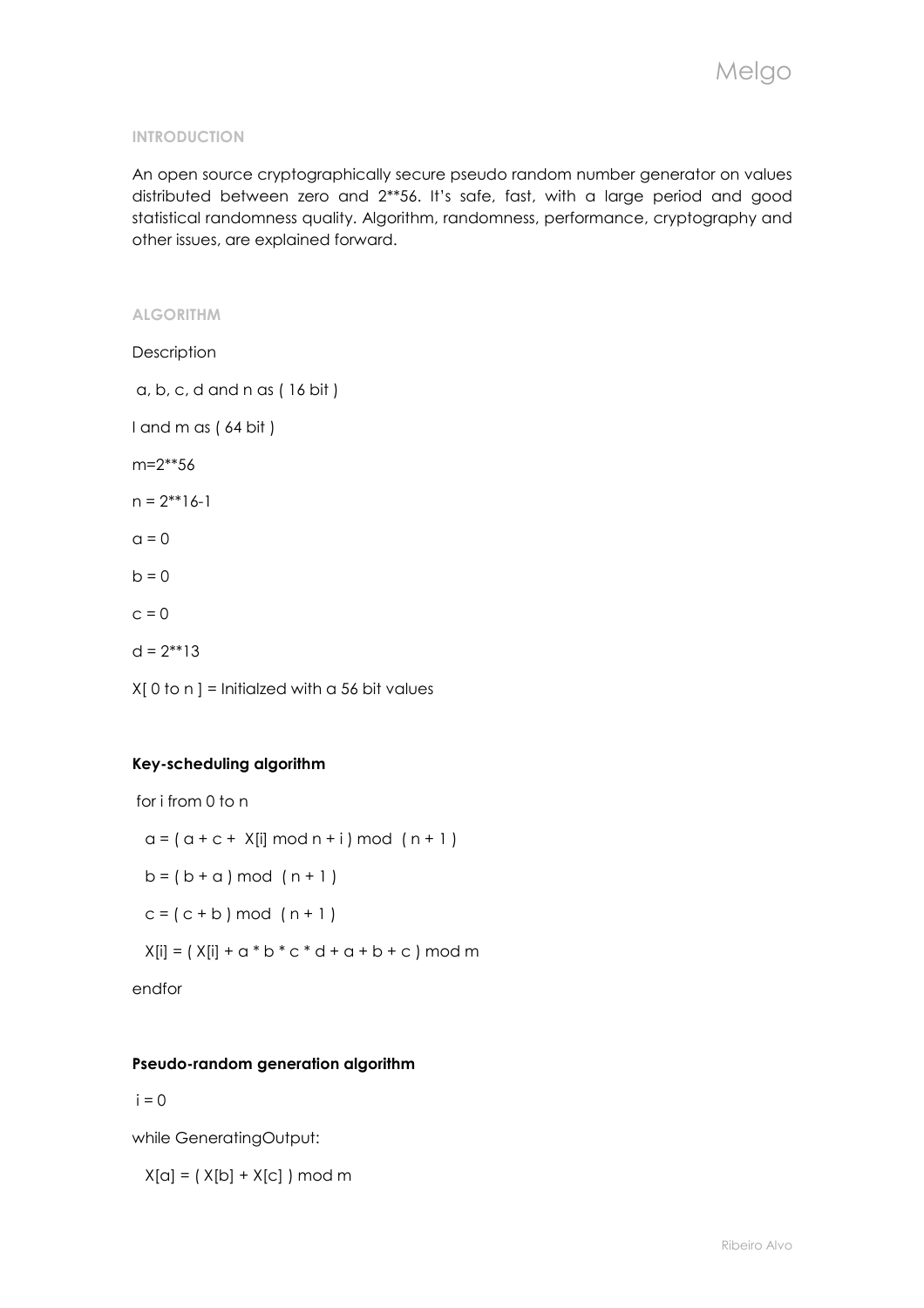$a = (a + b + i) \mod (n + 1)$ Output  $X[a] + X[b]$  $c = (c + a) \mod (n + 1)$ Output  $X[b] + X[c]$  $b = (b + c) \mod (n + 1)$  Output X[c] + X[a]  $i = i + 1$ endwhile

Bellow is the code in JavaScript, that describe the algorithm, generating 10000 pseudo random integer numbers.

```
a = 0b = 0c = 0d = Math.pow(2,13)-1;m = \text{Math.pow}(2,56);n = Math.pow(2,16)-1;x = new Array();
for (i = 0; i < = n; i++) {
       x[i] = new Date();
} 
for (i = 0; i < n; i++)a = (a + b + x[i] \, % n + i) \, % (n + 1)c = (b + a) \% (n + 1)b = (c + a) \% (n + 1)x[i] = (a * b * c * d + a) % m
```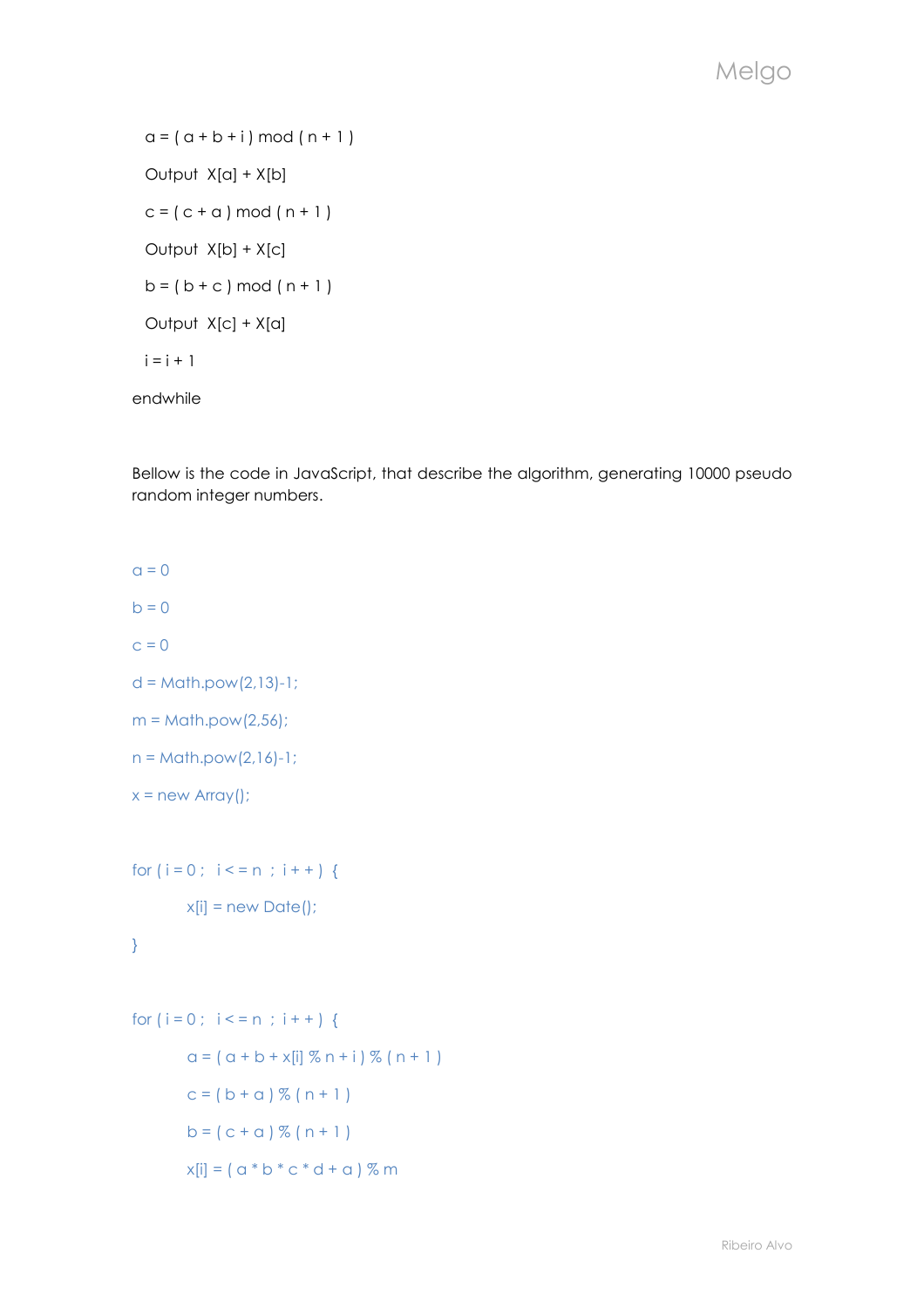}

```
for (i = 0; i < 3333; i++)x[a] = (x[b] + x[c]) % m
       a = (a + b + i) \% (n + 1)document.write( ( x[a] + x[b] ).toString().substring(1,17)+'<br>');
       c = (c + a) \% (n + 1)document.write( ( x[c] + x[a] ).toString().substring(1,17)+'<br>');
       b = (b + c) \% (n + 1)document.write( ( x[b] + x[c] ).toString().substring(1,17)+'<br>');
```
}

## RANDOMNESS

Several statistical tests done with George Marsaglia's Diehard battery of tests, was not find any 0.00000 or 1.00000, p-values. Comparative tests done with binary files containing true random numbers generated by physical sources, such as atmospheric noise, atomic radiation, and chaotic source, given good results.

## PERFORMANCE

Running the above code on Windows 10/PowerBasic Intel(R) Core(TM) i5-4210U CPU @ 1.70GHz 2.40 GHz processor, the performance rounds the 725 MBytes/second at 1 cycle/Byte, to process the (2\*\*27) 134217728 Bytes.

## APPLICATION

Generate 10000 numbers on:

http://www.number.com.pt/randomAdhcifar.html

Open source application can be downloaded in:

http://www.number.com.pt/Melgo.zip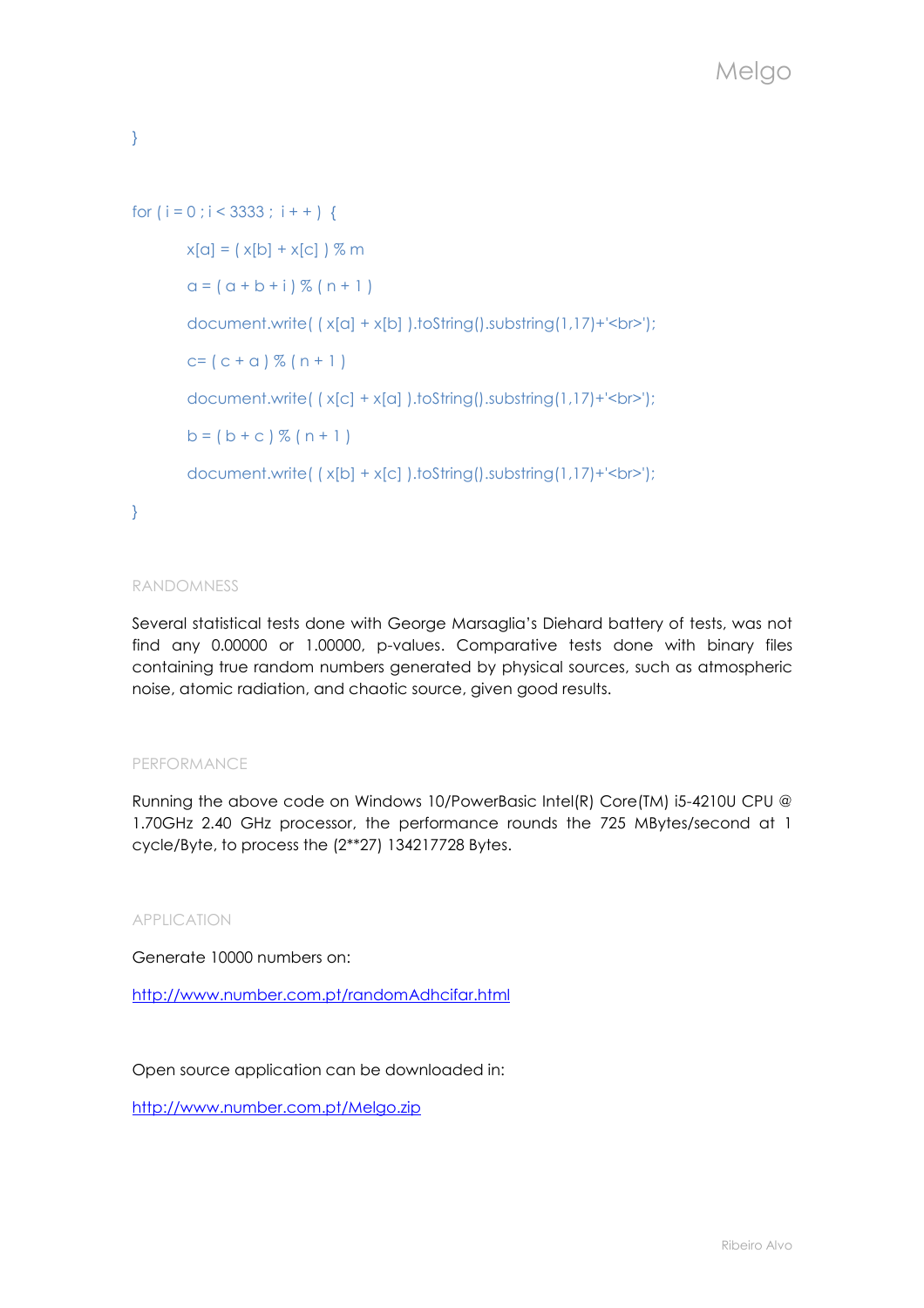$\begin{array}{lll} \mathbb{C} & \mathbb{C} & \mathbb{C} & \mathbb{C} \\ \mathbb{C} & \mathbb{C} & \mathbb{C} & \mathbb{C} \\ \mathbb{C} & \mathbb{C} & \mathbb{C} & \mathbb{C} \end{array} \begin{array}{lll} \mathbb{C} & \mathbb{C} & \mathbb{C} & \mathbb{C} \\ \mathbb{C} & \mathbb{C} & \mathbb{C} & \mathbb{C} \\ \mathbb{C} & \mathbb{C} & \mathbb{C} & \mathbb{C} \end{array}$ 

The bar menu.



The file browser.

| $\mathbb{E} \mathbb{E} \mathbb{E} \oplus \mathbb{E} \mathbb{E} \mathbb{E} \mathbb{E} \mathbb{E} \mathbb{E} \mathbb{E} \mathbb{E} \mathbb{E} \mathbb{E} \mathbb{E} \mathbb{E} \mathbb{E} \mathbb{E} \mathbb{E} \mathbb{E} \mathbb{E} \mathbb{E} \mathbb{E} \mathbb{E} \mathbb{E} \mathbb{E} \mathbb{E} \mathbb{E} \mathbb{E} \mathbb{E} \mathbb{E} \mathbb{E} \mathbb{E} \mathbb{E} \mathbb{E} \mathbb{E} \mathbb{E} \$ |                |                 |           |                       |  |                  |           |      |  |  |
|------------------------------------------------------------------------------------------------------------------------------------------------------------------------------------------------------------------------------------------------------------------------------------------------------------------------------------------------------------------------------------------------------------------------|----------------|-----------------|-----------|-----------------------|--|------------------|-----------|------|--|--|
| 1593[1].pdf                                                                                                                                                                                                                                                                                                                                                                                                            |                |                 |           |                       |  |                  |           |      |  |  |
|                                                                                                                                                                                                                                                                                                                                                                                                                        |                |                 |           |                       |  |                  |           |      |  |  |
|                                                                                                                                                                                                                                                                                                                                                                                                                        | Enc.           |                 | $\bigcap$ |                       |  | Rnd Hide Home Up |           | PgUp |  |  |
|                                                                                                                                                                                                                                                                                                                                                                                                                        | $\sqrt{5}$     | $\vert 3 \vert$ |           | 12198                 |  | BkSp Del         |           | Find |  |  |
|                                                                                                                                                                                                                                                                                                                                                                                                                        | $\overline{7}$ |                 |           | $4$   1   6   0   End |  |                  | Down PgDn |      |  |  |
| Encrypt 63 426 bytes                                                                                                                                                                                                                                                                                                                                                                                                   |                |                 |           |                       |  |                  |           |      |  |  |

Module to encrypt/decrypt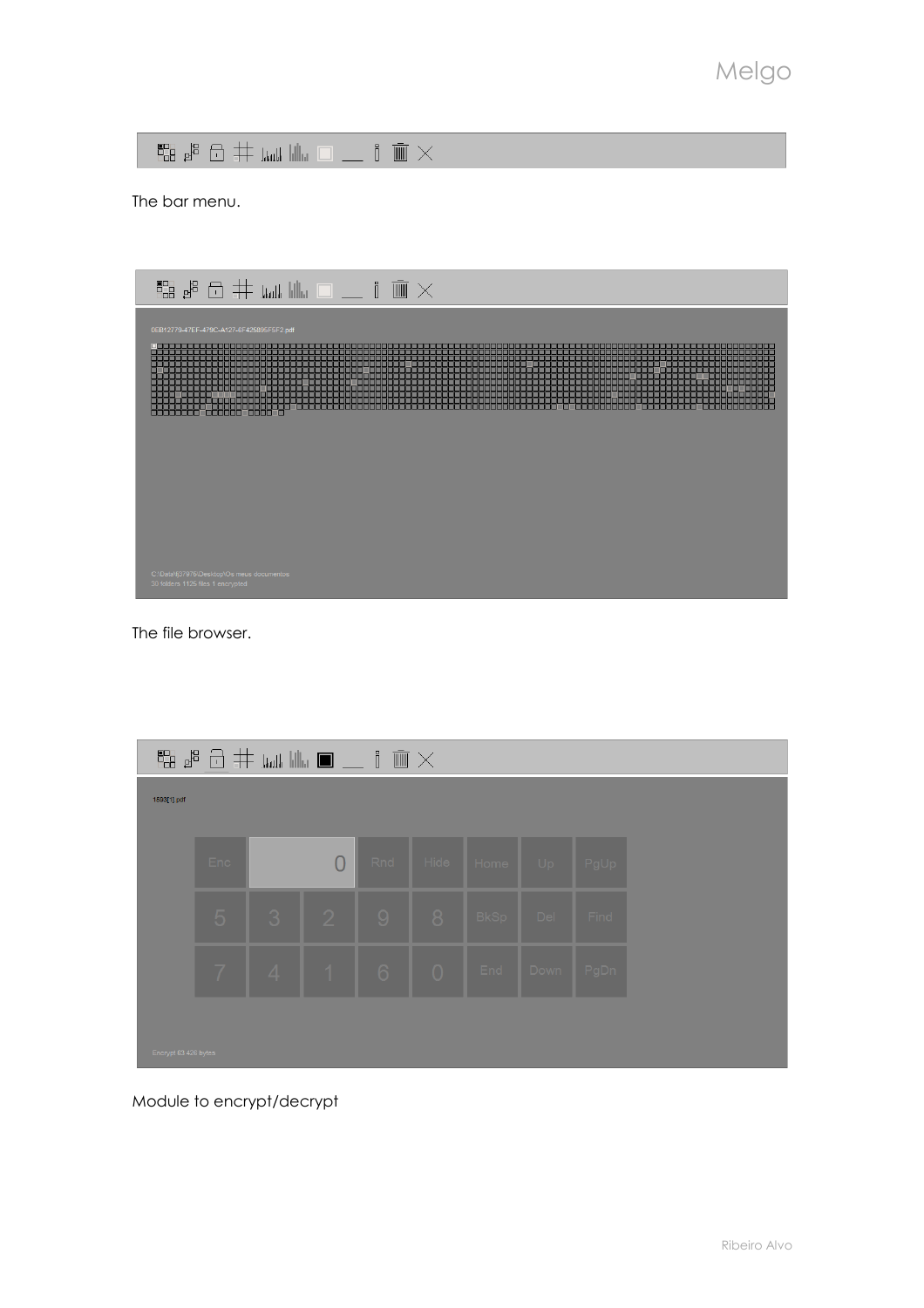| ■ 晶晶白井 回唱                                                                                   |                                     | $\bar{m} \times$           |
|---------------------------------------------------------------------------------------------|-------------------------------------|----------------------------|
| 0EB12779-47EF-479C-A127-6F425895F5F2.pdf                                                    |                                     |                            |
| Entropy / 7.999498<br>Chi Square $\chi^2$ $\checkmark$ 251.38                               |                                     |                            |
| Aritmetic Mean µ √ 127.5172<br>Monte Carlo π / 3.137498055<br>Serial Correlation / 0.000499 | File size<br>Binary                 | 361 165 Bytes<br>00111100  |
| Bits off √ 1444 000<br>Bits on √ 1445 320<br>Frequence √ 1404                               | Hexadecimal<br>Decimal<br>Character | 3 <sub>C</sub><br>060<br>× |
|                                                                                             |                                     |                            |
|                                                                                             |                                     |                            |
|                                                                                             |                                     |                            |
|                                                                                             |                                     |                            |
|                                                                                             |                                     |                            |

Example of an encrypted file statistics.



Window of 50 000 pseudo random numbers generation